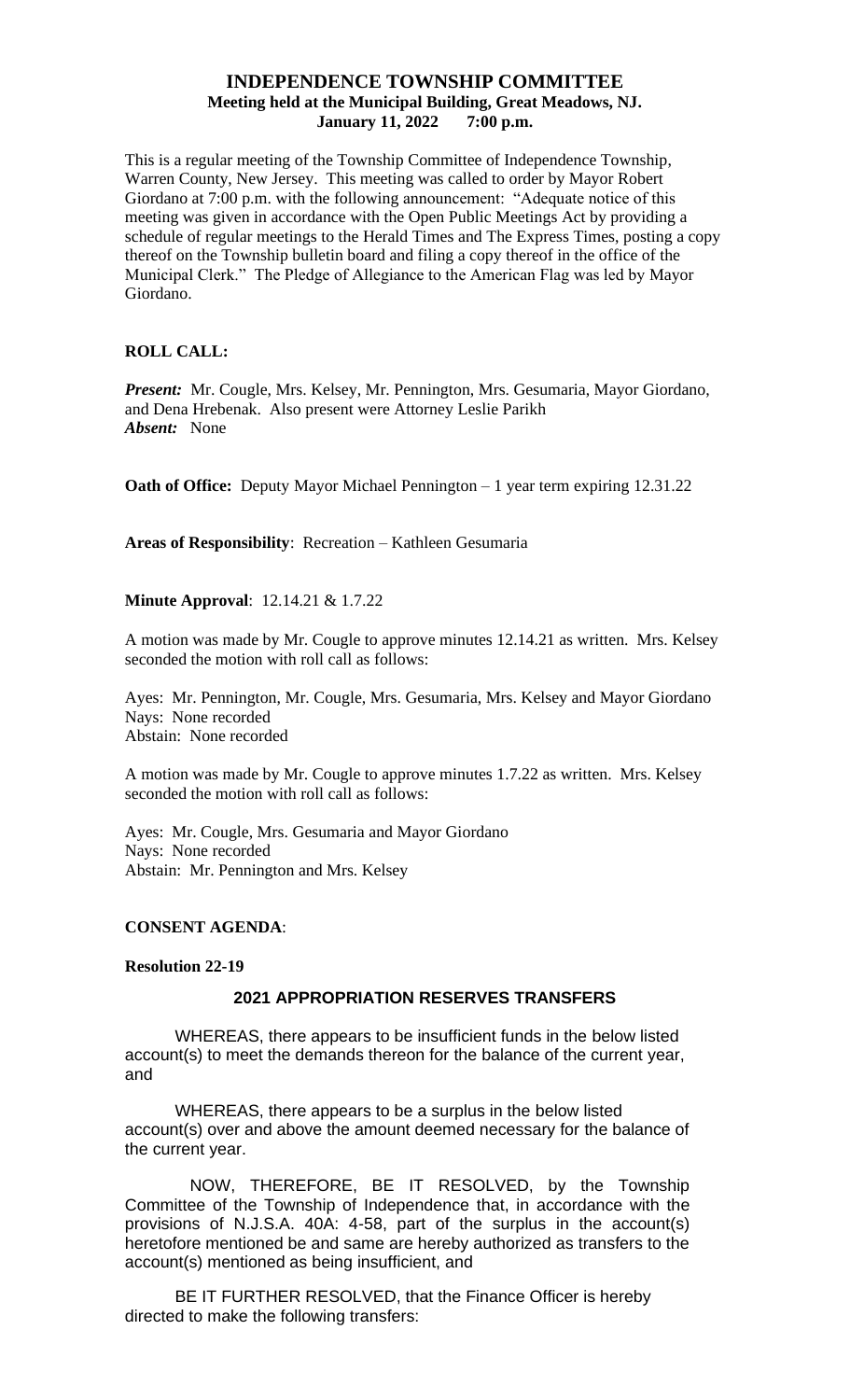# **Resolution 22-20**

**Title or Subject: APPOINTMENTS/ADJUSTMENTS**

### *BE IT RESOLVED* **by the Township Committee of the Township of Independence the following appointments/adjustments are hereby made:**

### **Danielle Stephany-F/T Administrative Assistant to Police Department, at a salary of \$46,000.00 per annum effective January 31, 2022.**

Mr. Cougle made a motion to approve Resolutions 22-19 and 22-20 as written. Mrs. Kelsey seconded the motion with roll call as follows:

Ayes: Mr. Cougle, Mrs. Kelsey, Mr. Pennington, Mrs. Gesumaria and Mayor Giordano Nays: None recorded Abstain: None recorded

### **DEPARTMENT REPORTS:**

Tax Collector – Report submitted via email Construction/Zoning – Reports submitted via email. Environmental – No meeting Treasurer – Working on Budget Recreation/Green Acres – New gutters on pavilion. Basketball is going Police – Report submitted via email Emergency Services – nothing. DPW – Report submitted Municipal Clerk: Dog licenses are being issued. Land Use Board - Mr. Fuela re-org meeting held last night. .

### **PROFESSIONAL REPORTS**:

Attorney Parikh: Spoke on the new ordinance.

Engineer Finelli: Report submitted.

**OLD BUSINESS:** none

**NEW BUSINESS:** none

**PUBLIC COMMENT:** Mr. Barabas asked about the Aiello case and the Clerks position. Mr. Fuela thanked the DPW on a good job on the storm.

**BILLS:** A motion was made by Mr. Cougle to pay the bills as presented. Mayor Giordano seconded the motion with roll call as follows:

Ayes: Mr. Cougle, Mrs. Kelsey, Mr. Pennington, Mrs. Gesumaria and Mayor Giordano Nays: None recorded Abstain: None recorded

### **EXECUTIVE SESSION: 7:17 pm – 8:14 pm**

The following Resolution was approved at 7:17 p.m. to enter Executive Session with a motion by Mr. Pennington, seconded by Mrs. Gesumaria and followed by a unanimous roll call.